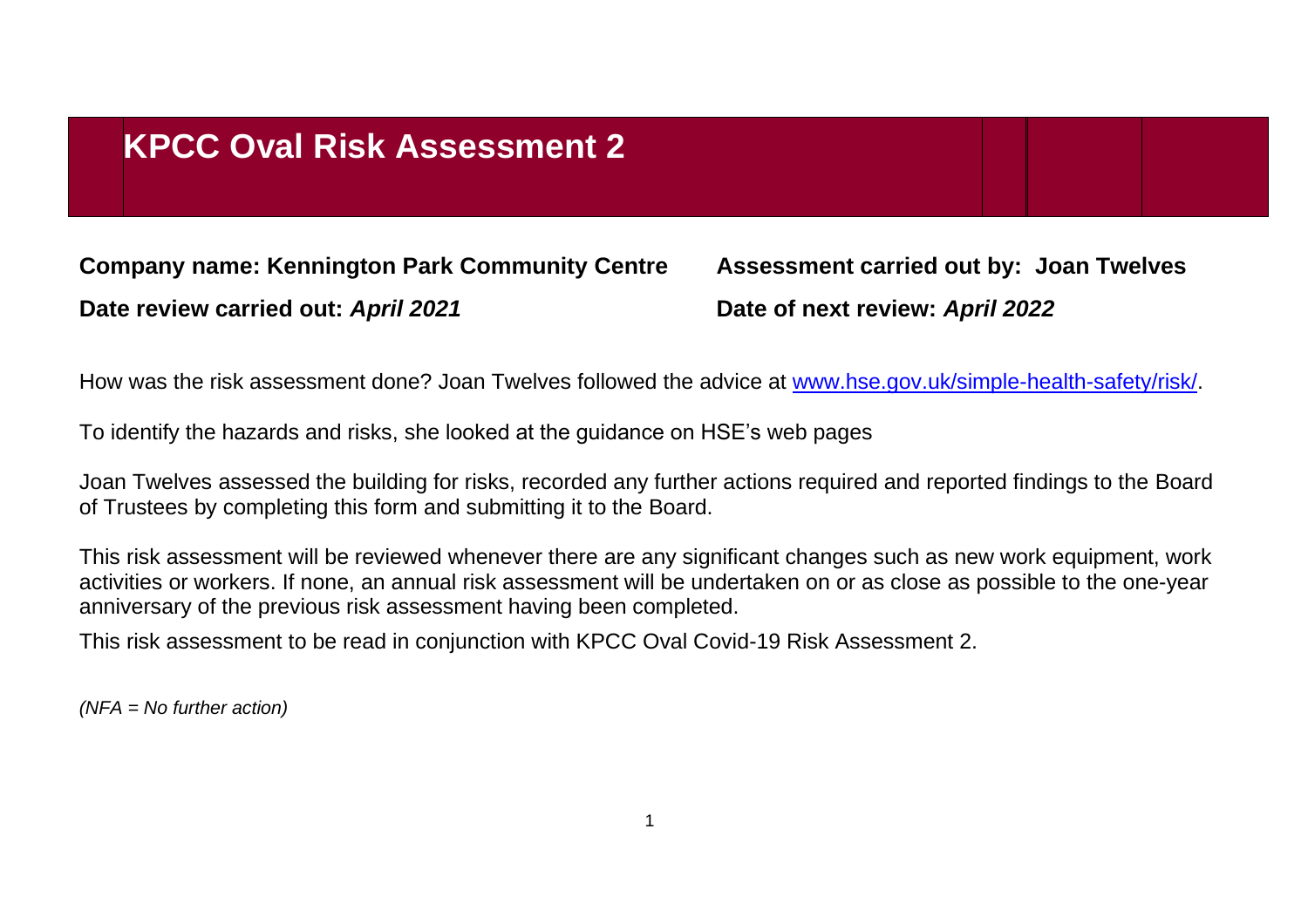| <b>Risk</b><br>No. | What are the hazards?                       | <b>Persons</b><br>at risk | What are you already doing<br>to control the risks?                                                                                            | <b>What further</b><br>action do you<br>need to take to<br>control the risks? | Who needs to<br>carry out the<br>action? | <b>When</b><br>is the<br>action<br>needed<br>by? | Done |
|--------------------|---------------------------------------------|---------------------------|------------------------------------------------------------------------------------------------------------------------------------------------|-------------------------------------------------------------------------------|------------------------------------------|--------------------------------------------------|------|
| 1.                 | <b>Whole Site</b>                           |                           |                                                                                                                                                |                                                                               |                                          |                                                  |      |
|                    | Security                                    | Staff &<br>Public         | Entryphone system and double locks on<br>front door - hirers advised on process and<br>warned not to leave premises unattended<br>or unlocked. |                                                                               |                                          |                                                  |      |
|                    | Security                                    | Staff &<br>Public         | Keyholders employed to open and close<br>Centre for most users. Those provided<br>with keys required to sign for them. List<br>kept in office. |                                                                               |                                          |                                                  |      |
|                    | Security                                    | Staff &<br>Public         | CCTV system. Board has nominated<br>responsible persons.                                                                                       | Regular servicing                                                             | Hyde/SCCi                                |                                                  |      |
|                    | Obstructed<br>emergency exit doors          | Staff &<br>Public         | Exit signage in place, stated in conditions<br>of hire document and<br>hirers are reminded not to block doors.                                 | Regular checks                                                                | <b>KPCC</b>                              |                                                  |      |
|                    | Fire Fighting<br>Equipment                  | Staff &<br>Public         | Fire extinguishers / blankets checked<br>regularly. Log book.                                                                                  |                                                                               | Hyde/SCCi                                |                                                  |      |
|                    | Fire alarm testing                          | Staff &<br>Public         | Regular testing. Log book.                                                                                                                     |                                                                               | Hyde/SCCi                                |                                                  |      |
|                    | <b>Emergency lighting</b><br>and exit signs | Staff &<br>Public         | Regular testing. Log book.                                                                                                                     |                                                                               | Hyde/SCCi                                |                                                  |      |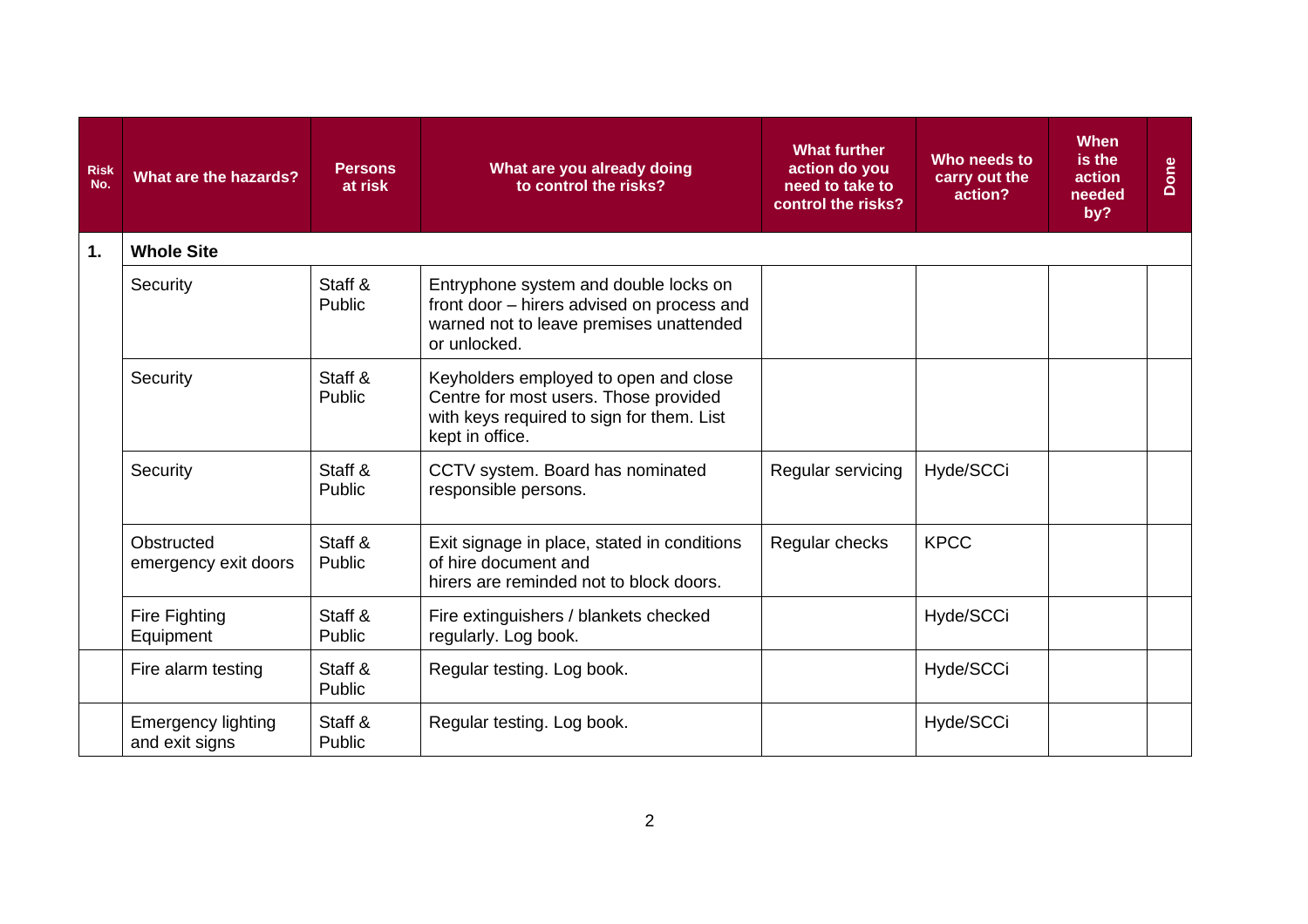| <b>Risk</b><br>No. | What are the hazards?                                | <b>Persons</b><br>at risk | What are you already doing<br>to control the risks?                                                                          | <b>What further</b><br>action do you<br>need to take to<br>control the risks? | Who needs to<br>carry out the<br>action? | <b>When</b><br>is the<br>action<br>needed<br>by? | Done |
|--------------------|------------------------------------------------------|---------------------------|------------------------------------------------------------------------------------------------------------------------------|-------------------------------------------------------------------------------|------------------------------------------|--------------------------------------------------|------|
|                    | Emergency<br>evacuation<br>procedures                | Staff &<br>Public         | Signs displayed indicating action to be<br>taken and location of assembly point.                                             |                                                                               |                                          |                                                  |      |
|                    | <b>Replacing Strip Light</b><br><b>Bulbs</b>         | Contractors               | Contractor uses appropriate mobile<br>platforms when replacing bulbs.                                                        | <b>NFA</b>                                                                    |                                          |                                                  |      |
|                    | Injury from moving or<br>handling furniture          | Staff &<br>Public         | H&S signage, staff receive manual<br>handling training, included in conditions of<br>hire and hirer reminded on day of hire. | <b>NFA</b>                                                                    |                                          |                                                  |      |
|                    | <b>Window Blinds</b>                                 | Staff &<br>Public         | Safety 'P' clip to all blind chains installed<br>and checked regularly.                                                      |                                                                               |                                          |                                                  |      |
| 2.                 | <b>Main Hall</b>                                     |                           |                                                                                                                              |                                                                               |                                          |                                                  |      |
|                    | Exit doors with<br>external sloped<br>concrete ramp. | Staff &<br>Public         | Warning notices placed on relevant doors.                                                                                    | Weekly check<br>smooth opening<br>and closure                                 | <b>KPCC</b>                              |                                                  |      |
|                    | <b>Stage</b>                                         | Public                    | Staff/volunteers to remind children of trip<br>hazard.                                                                       | <b>NFA</b>                                                                    |                                          |                                                  |      |
|                    | <b>Stacked Chairs</b>                                | Staff &<br>Public         | Chairs to be stacked no more than 5 high.                                                                                    | <b>Signs required</b>                                                         | <b>KPCC</b>                              |                                                  |      |
|                    | <b>Storage Cupboards</b>                             | Staff &<br>Public         | Locked when not in use.<br>Responsibility of hirer.                                                                          | Regular check of<br>contents and safe<br>storage                              | <b>KPCC</b>                              |                                                  |      |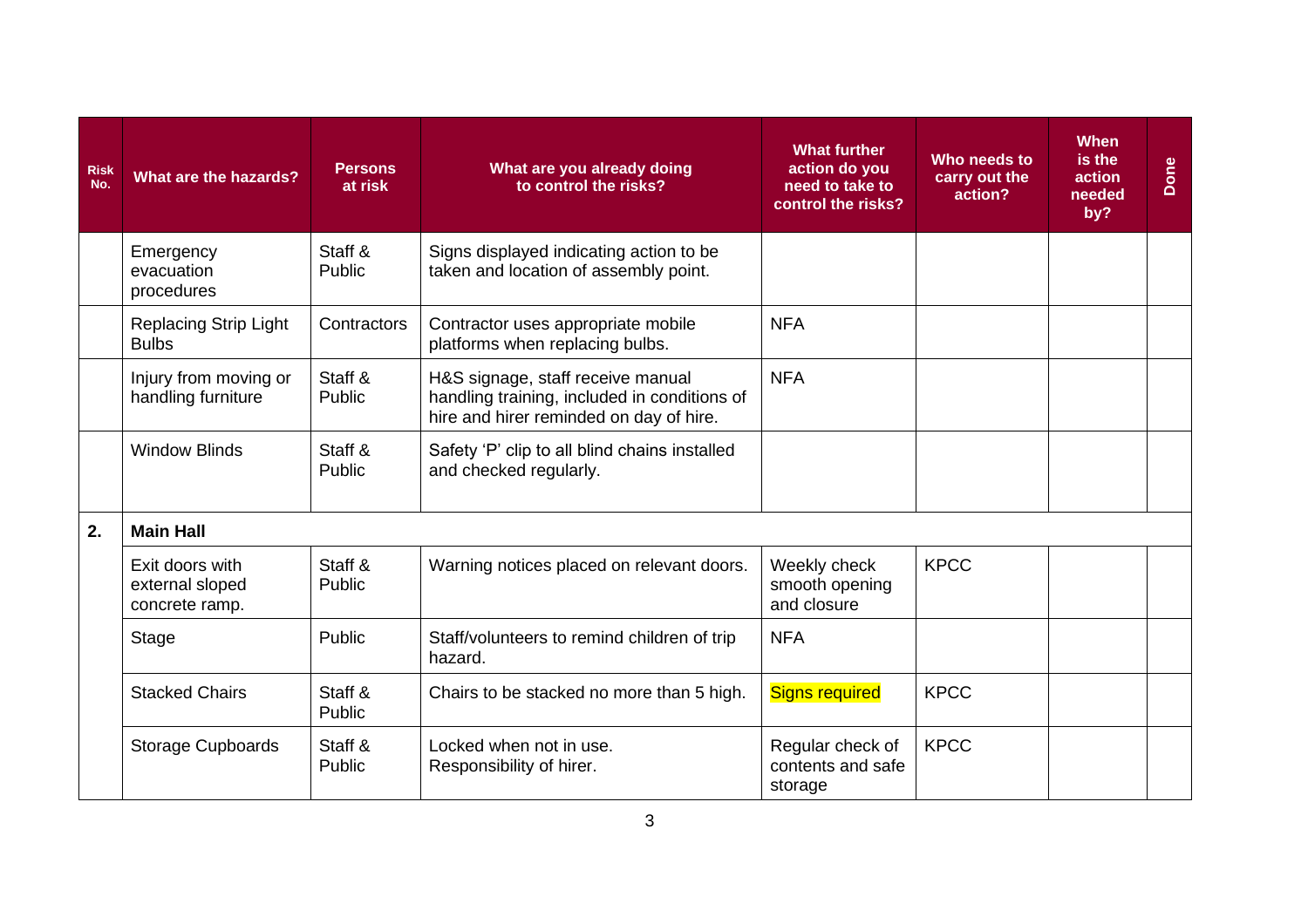| <b>Risk</b><br>No. | What are the hazards?                                   | <b>Persons</b><br>at risk | What are you already doing<br>to control the risks?                                                                                                           | <b>What further</b><br>action do you<br>need to take to<br>control the risks? | Who needs to<br>carry out the<br>action? | <b>When</b><br>is the<br>action<br>needed<br>by? | Done |
|--------------------|---------------------------------------------------------|---------------------------|---------------------------------------------------------------------------------------------------------------------------------------------------------------|-------------------------------------------------------------------------------|------------------------------------------|--------------------------------------------------|------|
|                    | Equipment stored on<br>top of storage<br>cupboard       | Staff &<br>Public         | Mats stored on top of cupboards are<br>accessed by staff/volunteers only.                                                                                     | <b>NFA</b>                                                                    |                                          |                                                  |      |
|                    | Use of electrical<br>equipment.                         | Staff /<br>Contractors    | Contractors for maintenance & functions to<br>provide evidence of valid PAT.<br>User instructions available in office.                                        | <b>PAT</b> testing                                                            | <b>KPCC</b><br>Hyde                      |                                                  |      |
| 3.                 | <b>Meeting Rooms</b>                                    |                           |                                                                                                                                                               |                                                                               |                                          |                                                  |      |
|                    | <b>Moving Furniture</b>                                 | Staff &<br>Public         | All staff / hirers are advised of moving/<br>handling requirements (including<br>requirement not to stack chairs over 5 high<br>and how to use table levers). | <b>NFA</b>                                                                    |                                          |                                                  |      |
|                    | Community Room -<br>Fire exit, sloped<br>concrete exit. | Staff &<br>Public         | Warning notices placed on relevant doors.                                                                                                                     | Weekly check<br>smooth opening<br>and closure                                 | <b>KPCC</b>                              |                                                  |      |
|                    | Coded digital door<br>locks                             | Public                    | Hirers advised of codes and how to use<br>locks                                                                                                               |                                                                               |                                          |                                                  |      |
| 4.                 | <b>Office</b>                                           |                           |                                                                                                                                                               |                                                                               |                                          |                                                  |      |
|                    | <b>Office Equipment</b>                                 | <b>Staff</b>              | Work station desk assessment to be<br>completed by staff before using.                                                                                        | <b>NFA</b>                                                                    |                                          |                                                  |      |
|                    |                                                         | <b>Staff</b>              | All fixed electrical equipment subject to<br>ongoing checks and servicing / PAT.                                                                              | <b>PAT</b> test due                                                           | <b>KPCC</b>                              |                                                  |      |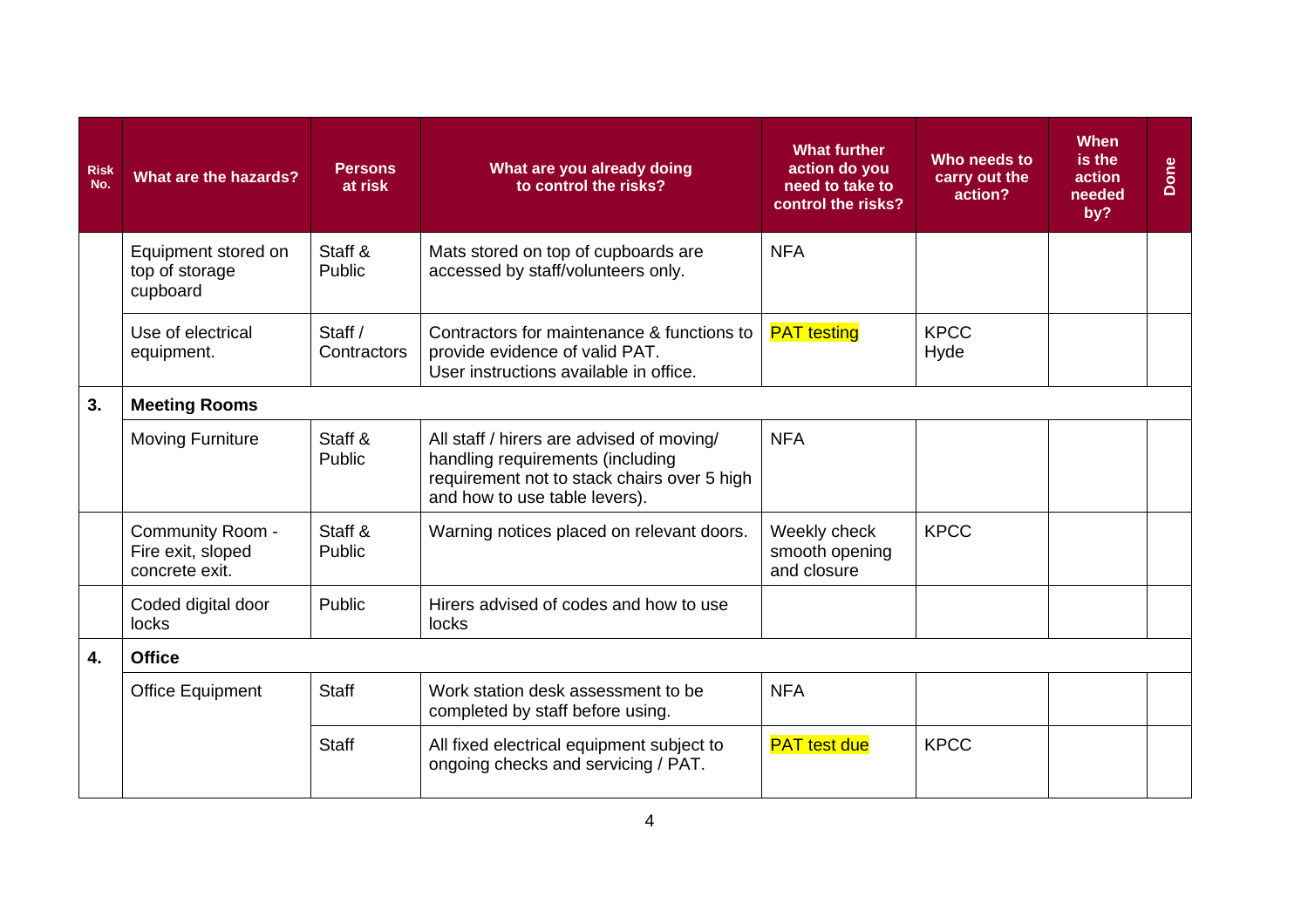| <b>Risk</b><br>No. | What are the hazards?                            | <b>Persons</b><br>at risk | What are you already doing<br>to control the risks?                                       | <b>What further</b><br>action do you<br>need to take to<br>control the risks? | Who needs to<br>carry out the<br>action? | <b>When</b><br>is the<br>action<br>needed<br>by? | Done |
|--------------------|--------------------------------------------------|---------------------------|-------------------------------------------------------------------------------------------|-------------------------------------------------------------------------------|------------------------------------------|--------------------------------------------------|------|
|                    |                                                  |                           |                                                                                           |                                                                               |                                          |                                                  |      |
|                    |                                                  | <b>Staff</b>              | Check floor area for equipment<br>/boxes to ensure free movement without<br>trip hazards. |                                                                               |                                          |                                                  |      |
|                    |                                                  | <b>Staff</b>              | Security - Digital code door lock and<br>CCTV camera                                      | <b>NFA</b>                                                                    |                                          |                                                  |      |
|                    |                                                  | Staff/public              | Reception hatch                                                                           | Fitting to be<br>reviewed as part<br>of Covid risk<br>assessment              |                                          |                                                  |      |
| 5.                 | Foyer and corridor                               |                           |                                                                                           |                                                                               |                                          |                                                  |      |
|                    | Hydraulic door hinges<br>(on top edge of doors)  | Staff &<br>Public         | Hydraulic door hinges are checked<br>regularly on all doors.                              | Regular checks                                                                |                                          |                                                  |      |
| 6.                 | <b>Toilets</b>                                   |                           |                                                                                           |                                                                               |                                          |                                                  |      |
|                    | Safe disposal of<br>nappies/sanitary<br>products | Staff &<br>Public         | Sanitary bins provided and emptied<br>regularly.                                          | Monthly                                                                       | Contractor via<br>Cleanscapes            |                                                  |      |
|                    | Water from taps                                  | Staff &<br>Public         | Toilets checked regularly when venue in<br>use to ensure water spillages is mopped<br>up. | <b>NFA</b>                                                                    |                                          |                                                  |      |
| 7.                 | <b>Kitchen</b>                                   |                           |                                                                                           |                                                                               |                                          |                                                  |      |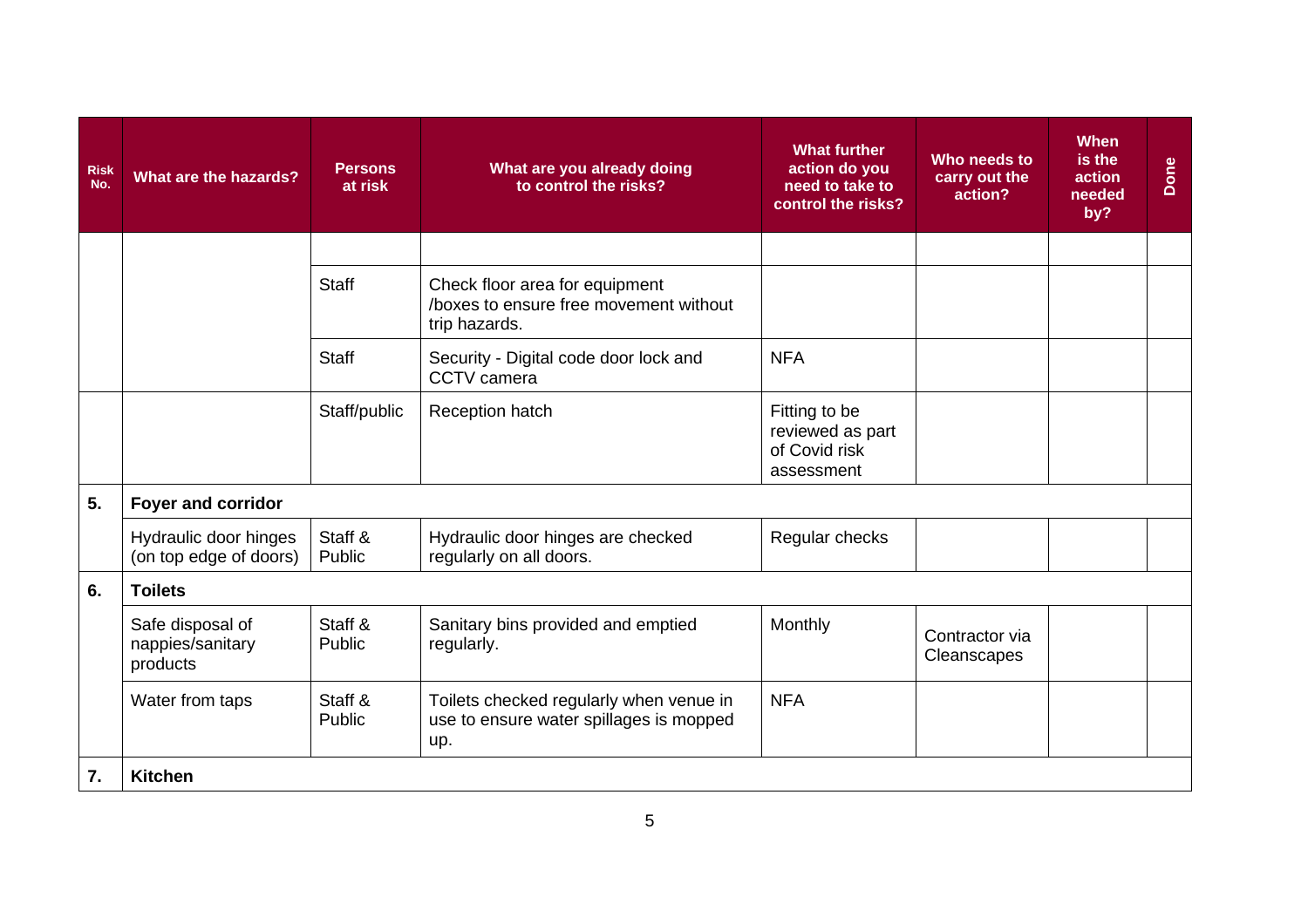| <b>Risk</b><br>No. | What are the hazards?         | <b>Persons</b><br>at risk | What are you already doing<br>to control the risks?                                                                                                                                                                                         | <b>What further</b><br>action do you<br>need to take to<br>control the risks? | Who needs to<br>carry out the<br>action? | <b>When</b><br>is the<br>action<br>needed<br>by? | Done |
|--------------------|-------------------------------|---------------------------|---------------------------------------------------------------------------------------------------------------------------------------------------------------------------------------------------------------------------------------------|-------------------------------------------------------------------------------|------------------------------------------|--------------------------------------------------|------|
|                    | Children entering<br>kitchen  | Children                  | Hirers to supervise children at all times.                                                                                                                                                                                                  | <b>NFA</b>                                                                    |                                          |                                                  |      |
|                    | Waste bins attract<br>rodents | Staff &<br>Public         | Lids to be closed and bins emptied by<br>hirer after use.                                                                                                                                                                                   | <b>Additional signs</b><br>required                                           | <b>KPCC</b>                              |                                                  |      |
|                    | Fridge                        | Staff &<br>Public         | All products to be cleared out weekly and<br>fridge cleaned. Warning sign.                                                                                                                                                                  | Monitor                                                                       |                                          |                                                  |      |
|                    | Hot water burns from<br>taps  | Staff/<br>volunteers      | Warning Signs above sinks.<br>Hot water tank /pipes tested weekly during<br>weekly water monitoring checks.                                                                                                                                 | <b>NFA</b>                                                                    |                                          |                                                  |      |
|                    | Fire caused by cooker         | Staff &<br>Public         | Hirer may only use cooker with advanced<br>written permission and must clean after<br>use.<br>Fire procedures advised to all hirers; fire<br>evacuation procedure displayed, &<br>instruction on safe use of appliances on<br>date of hire. | (in FAQ on<br>website)<br><b>Add to conditions</b><br>of hire                 | <b>KPCC</b>                              |                                                  |      |
|                    | and other appliances          | Staff &<br>Public         | Hazard notice placed by cooking<br>appliances.<br>Fire extinguisher in place & checked<br>regularly<br>Hirers advised location of first aid kit.<br>Hirers reminded to complete first aid book<br>and accident form if an accident occurs.  | <b>NFA</b>                                                                    | Hyde/SCCi                                |                                                  |      |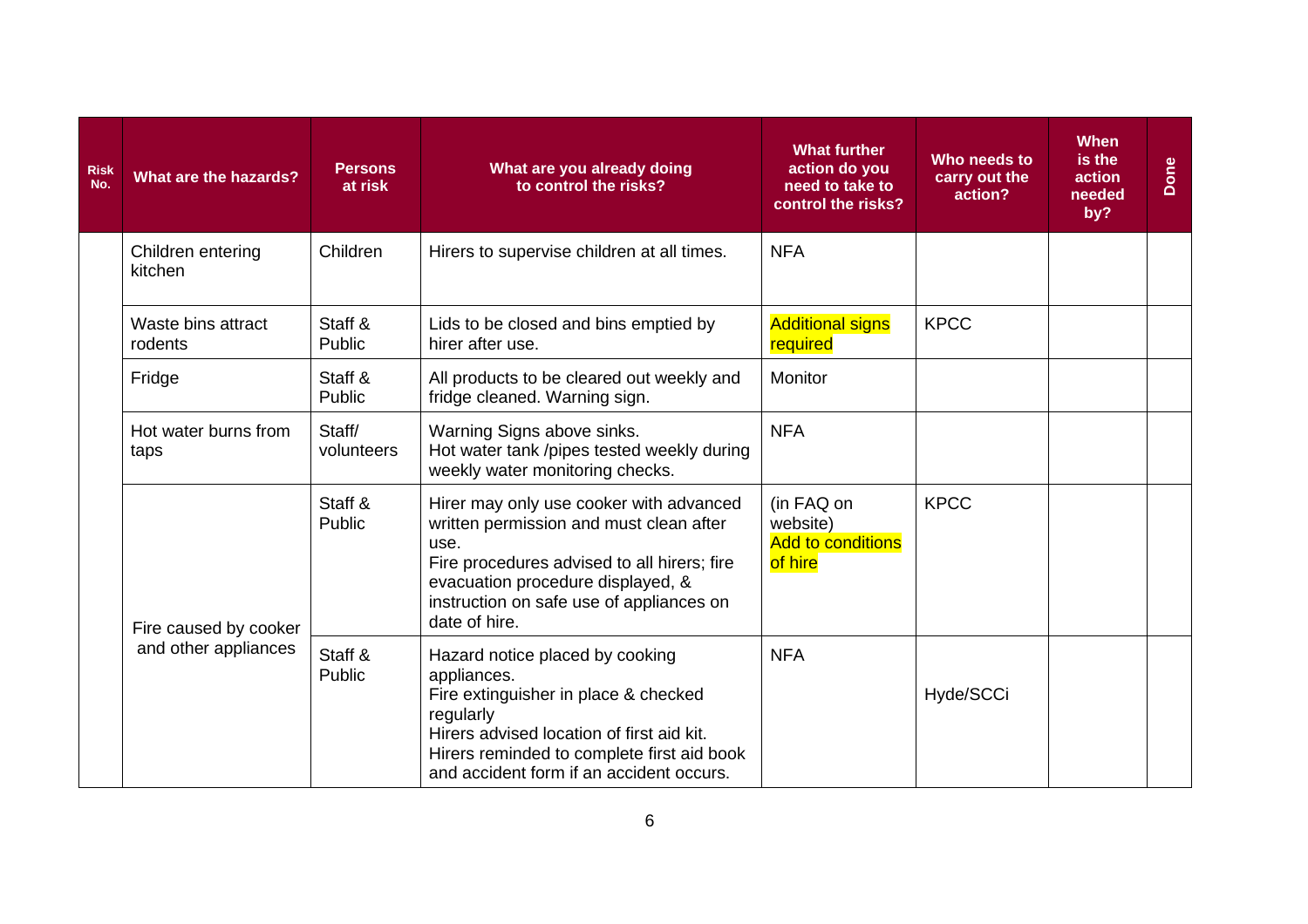| <b>Risk</b><br>No. | What are the hazards?                                                  | <b>Persons</b><br>at risk | What are you already doing<br>to control the risks?                                                                                                                                                                                                                                                                                        | <b>What further</b><br>action do you<br>need to take to<br>control the risks? | Who needs to<br>carry out the<br>action? | <b>When</b><br>is the<br>action<br>needed<br>by? | Done |
|--------------------|------------------------------------------------------------------------|---------------------------|--------------------------------------------------------------------------------------------------------------------------------------------------------------------------------------------------------------------------------------------------------------------------------------------------------------------------------------------|-------------------------------------------------------------------------------|------------------------------------------|--------------------------------------------------|------|
|                    | Scalds from hot water<br>dispenser                                     | Staff &<br>Public         | Hazard notice placed on machine.<br>Hirers advised location of first aid kit.                                                                                                                                                                                                                                                              | <b>NFA</b>                                                                    |                                          |                                                  |      |
|                    | Use of portable<br>electrical equipment<br>(Microwave / kettle<br>etc) | Staff &<br>Public         | Annual schedule of PAT testing for all<br>portable appliances to be implemented<br>and recorded in H&S File.<br>Hirers given instruction, where necessary.                                                                                                                                                                                 | <b>PAT</b> testing                                                            | <b>KPCC</b>                              |                                                  |      |
|                    | Water from taps /<br>other sources                                     | Staff /<br>Volunteers     | Any water spillage to be mopped up<br>immediately. Mop provided.                                                                                                                                                                                                                                                                           | <b>NFA</b>                                                                    |                                          |                                                  |      |
| 8.                 | <b>Cleaner's Cupboard</b>                                              |                           |                                                                                                                                                                                                                                                                                                                                            |                                                                               |                                          |                                                  |      |
|                    | <b>Cleaning Products</b>                                               | <b>Staff</b>              | All Chemicals are locked in specific secure<br>lock $up$ – no access to public.<br>Staff advise hirers that cleaning supplies<br>for their use are in the kitchen.<br>Covered by COSHH assessment and staff<br>using made aware of substances & safe<br>handling practices/usage and how to deal<br>with health issues arising from usage. | <b>NFA</b><br>Products under<br>review                                        |                                          |                                                  |      |
| 9.                 | <b>Electric / Gas / Water</b>                                          |                           |                                                                                                                                                                                                                                                                                                                                            |                                                                               |                                          |                                                  |      |
|                    | Electrical                                                             | Staff &<br>Volunteers     | Newly appointed staff & volunteers to be<br>advised who to contact if a problem arises.                                                                                                                                                                                                                                                    | <b>NFA</b>                                                                    |                                          |                                                  |      |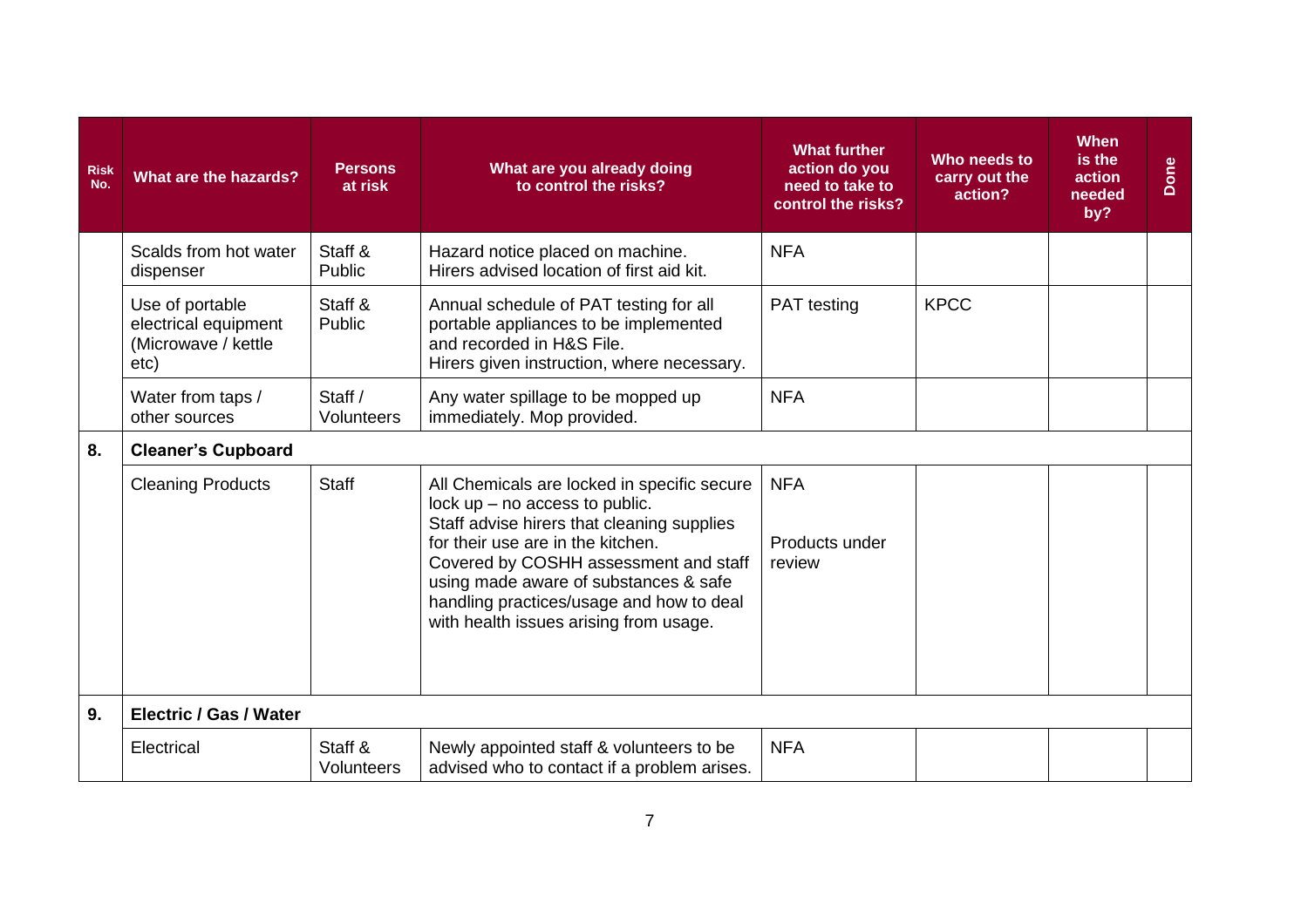| <b>Risk</b><br>No. | What are the hazards?                                         | <b>Persons</b><br>at risk                            | What are you already doing<br>to control the risks?                                                                                                                                           | <b>What further</b><br>action do you<br>need to take to<br>control the risks? | Who needs to<br>carry out the<br>action? | When<br>is the<br>action<br>needed<br>by? | Done |
|--------------------|---------------------------------------------------------------|------------------------------------------------------|-----------------------------------------------------------------------------------------------------------------------------------------------------------------------------------------------|-------------------------------------------------------------------------------|------------------------------------------|-------------------------------------------|------|
|                    |                                                               |                                                      | Electrical circuit testing to be carried out in<br>line with current legislative requirements.                                                                                                |                                                                               | Hyde                                     |                                           |      |
|                    |                                                               | Remove inflammable items from electrics<br>cupboard. |                                                                                                                                                                                               | <b>KPCC</b>                                                                   |                                          |                                           |      |
|                    | <b>Heating System</b>                                         | Staff &<br>Volunteers                                | Training for appropriate staff on safe<br>operation of equipment.<br>Individual radiator valves to be checked<br>before and after every booking to check<br>temperature and ensure no wastage | <b>NFA</b>                                                                    |                                          |                                           |      |
|                    | <b>Gas Boiler &amp; Carbon</b><br>Monoxide (in the<br>office) | Staff &<br>Public                                    | Carbon Monoxide tester in place and<br>checked working regularly.<br>Replace battery annually.                                                                                                |                                                                               | Hyde/T Brown                             |                                           |      |
|                    |                                                               |                                                      | Annual Boiler Servicing and Annual Gas<br>Safety Certificate obtained.                                                                                                                        |                                                                               | Hyde/T Brown                             |                                           |      |
|                    |                                                               |                                                      | Remove inflammable items from boiler<br>cupboard.                                                                                                                                             |                                                                               | <b>KPCC</b>                              |                                           |      |
|                    | Water - Legionnaire's<br><b>Disease</b>                       | Staff &<br>Public                                    | Regularly run taps to clear pipes                                                                                                                                                             | Run taps before<br>reopening                                                  |                                          |                                           |      |
|                    | Ozone generators                                              | Staff &<br>Public                                    | Warning signs in place. Timer set when in<br>use.                                                                                                                                             | Regular checks                                                                | <b>KPCC</b>                              |                                           |      |
| 10.                | <b>Outside Area</b>                                           |                                                      |                                                                                                                                                                                               |                                                                               |                                          |                                           |      |